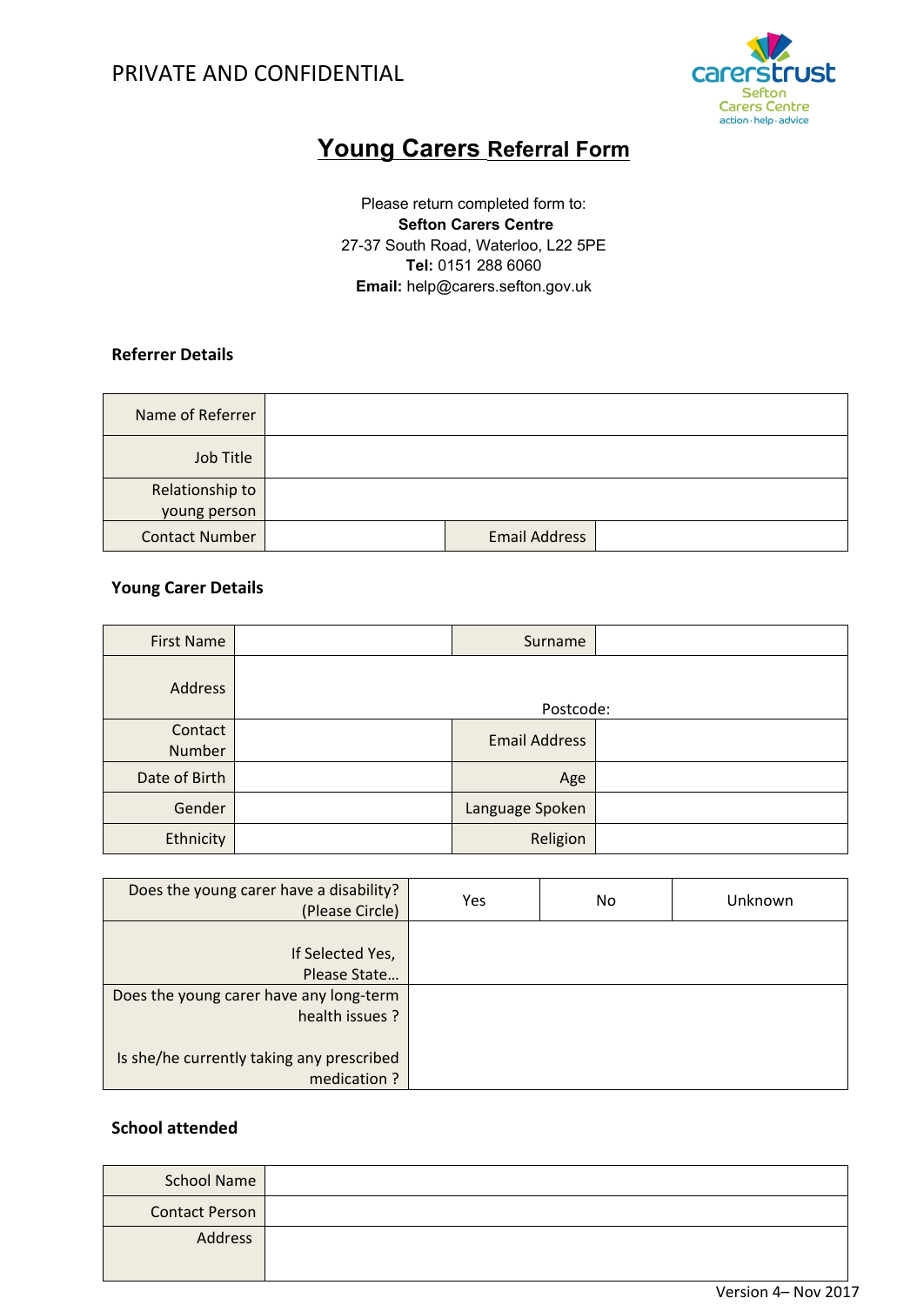

|                       |           |                                      | action · help · advice |  |  |
|-----------------------|-----------|--------------------------------------|------------------------|--|--|
|                       | Postcode: |                                      |                        |  |  |
| <b>Contact Number</b> |           | Email Address                        |                        |  |  |
|                       |           | Current school attendance if known % |                        |  |  |

| Yes. | Is the young carer aware that you are making the referral to us?                                                                                                |       | No.  |  |
|------|-----------------------------------------------------------------------------------------------------------------------------------------------------------------|-------|------|--|
| Yes  | Is the young person's parent/guardian aware that you are making a referral to us<br>and have they given permission for their personal information to be shared? |       | No.  |  |
| Yes  | Is the young carer known to us/have they been referred to the service before?                                                                                   |       | No   |  |
| Yes  | Young person would prefer to be contacted via Parent/Carer?                                                                                                     |       | No   |  |
|      | Tel                                                                                                                                                             | Email | Post |  |

### **Information regarding caring role**

| Name of the person  |  |
|---------------------|--|
| being cared for     |  |
| Relationship to     |  |
| young person        |  |
| Diagnosis/condition |  |
| of the cared for    |  |
| person              |  |

## **How many hours care does the young person provide a week? (Please Tick)**

| 0-5 Hours     | 5-10 Hours    |  |
|---------------|---------------|--|
| $10-15$ Hours | $15-20$ Hours |  |
| 20-25 Hours   | 25+ Hours     |  |

## **How does the young carer provide support/care for the cared for person? (Please tick all that apply)**

| <b>Domestic activity:</b> Is the young person<br>engaged in activities such as cleaning,<br>cooking, laundry etc                                                                                                           | <b>Emotional care:</b> Is the young person<br>providing company and emotional support<br>to the person, keeping an eye on them,<br>taking them out etc                                                                                    |  |
|----------------------------------------------------------------------------------------------------------------------------------------------------------------------------------------------------------------------------|-------------------------------------------------------------------------------------------------------------------------------------------------------------------------------------------------------------------------------------------|--|
| Household management: Is the young<br>person engaged in activities to keep the<br>household running such as shopping,<br>household repairs, garden maintenance<br>etc.                                                     | Finance & practical management: Is the<br>young person helping manage household<br>finances such as bill paying, benefits,<br>banking, and takes adult responsibilities<br>such as working part-time to contribute to<br>household income |  |
| Personal care: Is the young person<br>engaged in caring activities such as helping<br>the person to dress and undress, to use<br>the bathroom, helping with mobility,<br>administering medicines and changing<br>dressings | <b>Sibling care:</b> Is the young person<br>responsible for looking after siblings either<br>alone or with a parent present.                                                                                                              |  |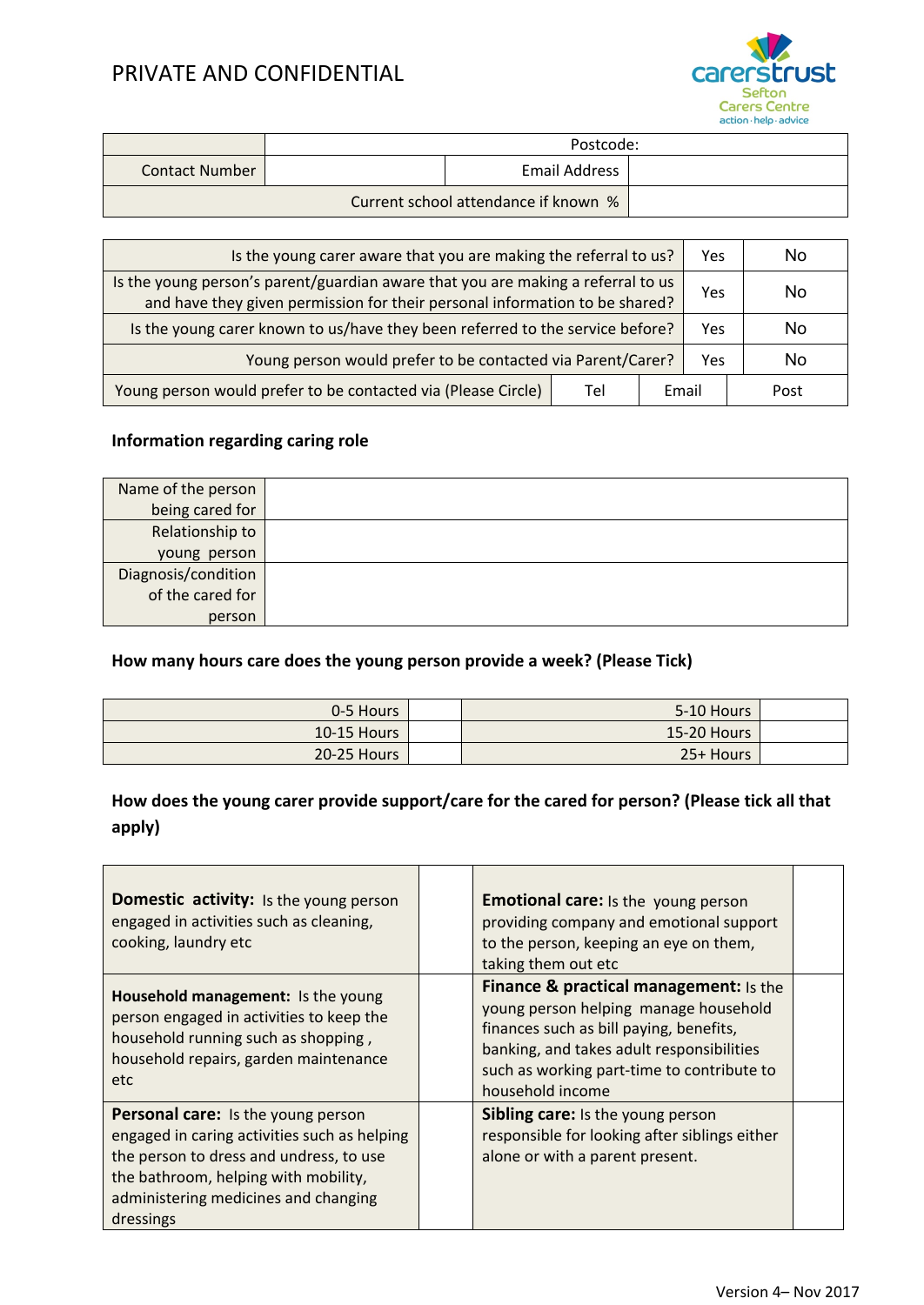

### **If you are completing the referral form with the young carer, please complete below:**

| It stops me having free time   | I don't feel confident in myself |  |
|--------------------------------|----------------------------------|--|
| I don't get to see my friends  | I worry a lot                    |  |
| I find it hard to make friends | My behaviour can be a problem    |  |
| I have problems at School      | I feel unwell or tired a lot     |  |
| The family is short of money   | I feel angry/upset a lot         |  |

### **How does being a young carer impact you? (Tick all of the boxes which apply)**

### **What does the young carer say he/she wants most help with?**

#### **Please detail your concerns for this young carer / reasons for this Referral: ( expand this box if necessary**

| Early Help                |            |     | Lead Contact Name        |  |
|---------------------------|------------|-----|--------------------------|--|
|                           | Yes        | No. | <b>Contact Number</b>    |  |
|                           |            |     | Lead Contact Name        |  |
| Child in Need             | <b>Yes</b> | No. | Contact name             |  |
| LAC                       | Yes        | No. | <b>Lead Contact name</b> |  |
|                           |            |     | <b>Contact Number</b>    |  |
| Child protection<br>issue |            |     | <b>Lead Contact Name</b> |  |
|                           | <b>Yes</b> | No. | Contact number           |  |